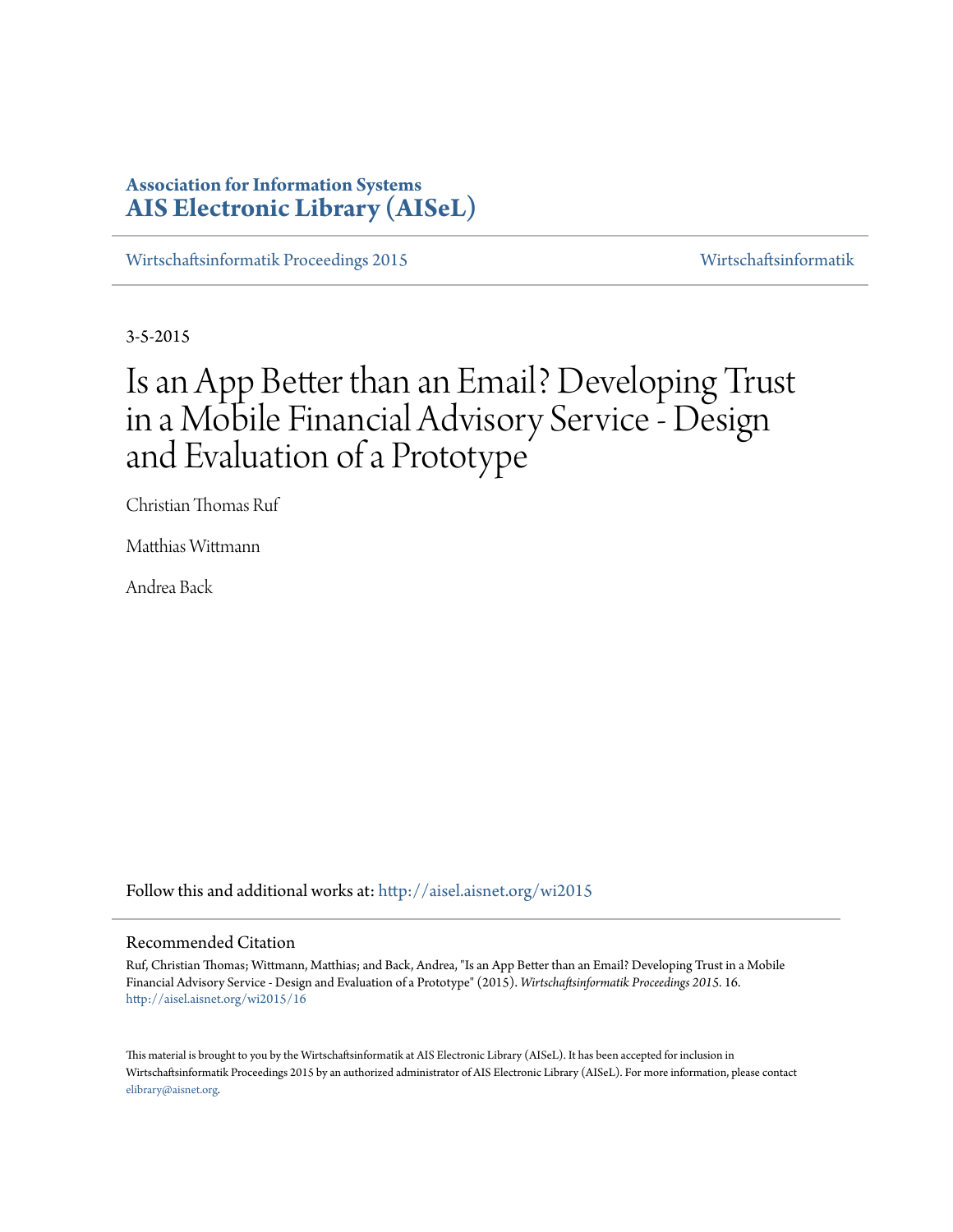# **Is an App Better than an Email? Developing Trust in a Mobile Financial Advisory Service – Design and Evaluation of a Prototype**

Christian Thomas Ruf, Andrea Back, and Matthias Wittmann

University St.Gallen, Switzerland [{christian.ruf, andrea.back}@unisg.ch](mailto:christian.ruf@unisg.ch) matthias.wittmann@student.unisg.ch

**Abstract.** Private banks see great potential in digital technologies for engaging with clients. Both practitioners and researchers believe that digital technologies, such as mobile applications, increase transparency in the advisory process and consequently raise trust, satisfaction and customer loyalty. This study proposes 5 design requirements (DR) for developing trust in a mobile financial advisory service. A first prototype was designed following the proposed DR. In addition, we conduct an experimental evaluation with 34 participants and compare the prototype with email communication. The findings provide mixed results on how a mobile application, designed according to the proposed DR, could increase trust and intention to use. With regard to overall satisfaction, the app was favored over email communication.

**Keywords:** mobile service, mobile banking, trust, experimental evaluation

#### **1 Introduction**

Since the economic downturn in 2008, private banks have suffered serious reputational damage [1]. One of the key issues with respect to financial advisory services (FAS) is the information and interest asymmetry [2]. Some relationship managers (RM) do not have their clients' best interest at heart and attempt to maximize their own shortterm profits. Accordingly, private banks see a considerable potential in new technologies [1], [3], which might help to restore customer trust [4-5]. For example, a large Swiss bank introduced a new digital private banking service in 2014 [6]. Not only practitioners, but also researchers see the benefits of digital technology with respect to developing trust. Nussbaumer et al. [7] showed a successful introduction of a surface tablet for FAS, which increased cost transparency, overall satisfaction as well as the willingness to pay for such services. Furthermore, establishing trust in customer relationships is vital for the future use of the application and technology [8]. While previous studies on trust and the use of FAS have either focused on online or mobile banking for retail clients [8–10] or FAS supported with media tablets in physical proximity [5], [9], this study aims at introducing location-independent FAS specifically for the private banking segment. Moreover, the FAS should run on the mobile device of the

<sup>12&</sup>lt;sup>th</sup> International Conference on Wirtschaftsinformatik,

March 4-6 2015, Osnabrück, Germany

Ruf, C. T.; Wittmann, M.; Back, A. (2015): Is an App Better than an Email? Developing Trust in a Mobile Financial Advisory Service - Design and Evaluation of a Prototype, in: Thomas. O.; Teuteberg, F. (Hrsg.): Proceedings der 12. Internationalen Tagung Wirtschaftsinformatik (WI 2015), Osnabrück, S. 225-239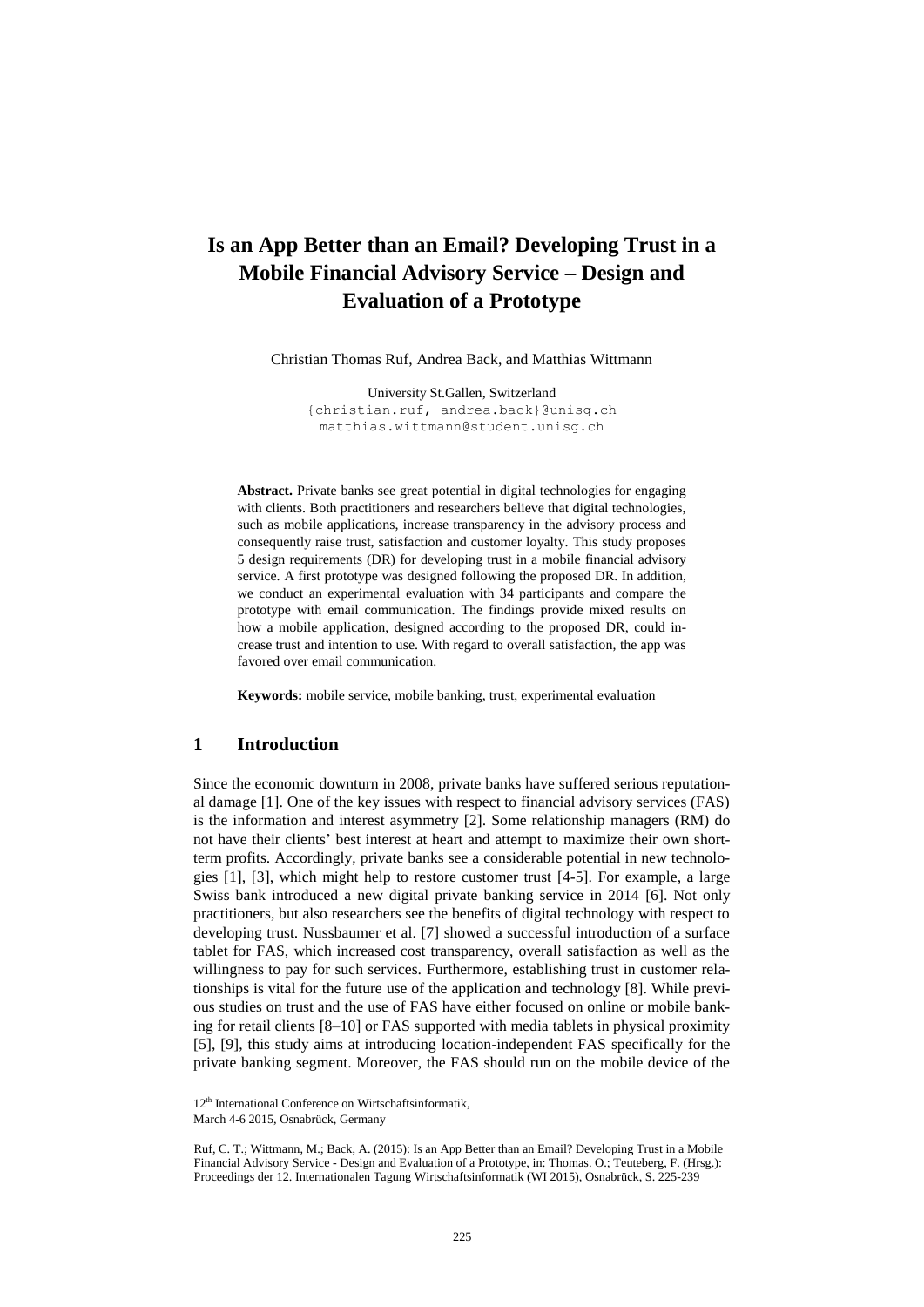customer and provide easy access to the personal RM. In order to validate the potential of such a mobile FAS (mFAS), we compare email with a mobile application (app) in an experimental setup. Such apps might include both native or web apps that run in the browser of the customer [12]. Due to limited resources for this project, we were not able to develop a native app for each platform of our study participants (iOS, Android and Windows Phone). Hence, we chose a web app for our evaluation in this study. Furthermore, our first prototype was intended to develop trust, increase intention to use as well as overall satisfaction. We propose the following research question: *Does a mobile app, designed according to the proposed requirements, lead to higher trust in a mFAS and consequently increase satisfaction and intention to use, compared to email communication?*

First, we describe the related work in Section 2. Subsequently, we present the design requirements (DR) as well as our first prototype in Section 3. Section 4 contains the research model, and the setup of our experimental evaluation involving 34 participants. Finally, we present the results of the study in Section 5 followed by a discussion and conclusion in Sections 6 and 7 respectively.

#### **2 Related Work**

In this section, we define the term mobile financial advisory services (mFAS) and elaborate on the determinants and effects of building trust for such a mFAS.

#### **2.1 Mobile Financial Advisory Services (mFAS)**

The characteristics of a FAS differ between customer segments [11], [13]. Hence, in this study, we focus on the FAS for the high net worth individual (HNWI) customer segment specifically, with investable assets exceeding CHF 1 Million. The FAS for this customer segment involves various steps [14], which include the following: Setting goals with the client, gathering relevant information, analyzing information, constructing a financial plan, implementing strategies in the plan, monitoring the implementation and reviewing the plan. We focus specifically on the last two steps of the FAS. This process typically involves for relationship manager (RM) to sending out updates and investment ideas according to the targeted performance, the personal risk profile, as well as to the client preferences, either by email or by phone. With the recent technological advances, there are clearly alternatives to email or phone communication. A mobile app allows the customer to access his personal financial information on the smartphone. We thus define the information exchange between the RM and the customer regarding the implementation and monitoring of the investment strategy on a mobile phone, a mobile FAS (mFAS). Such a mFAS can either me mediated with email or a mobile app. Furthermore, we focus on well-established relationships between the customer and the personal RM.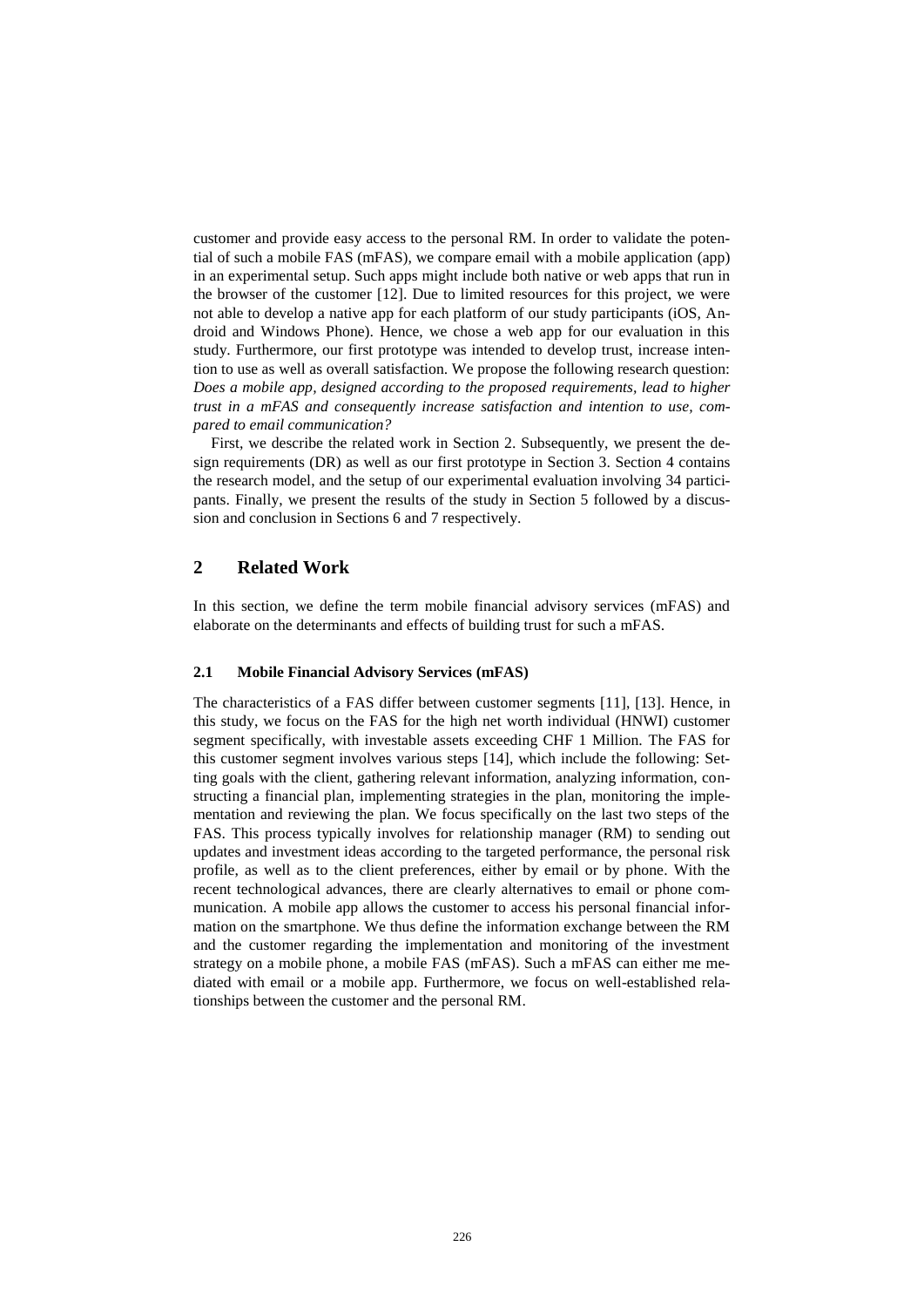#### **2.2 Developing Trust in a Mobile Financial Advisory Service (mFAS)**

Due to the uncertainty in banking relationships, in particular due to information and interest asymmetries, the customer takes great risks entrusting a bank with his personal wealth. Such risk-taking actions as well as cooperative behavior in client relationships, require trust [15]. Accordingly, a prominent definition of trust is the following [16]: "Trust is a psychological state comprising the intention to accept vulnerability based upon positive expectations of the intentions or behavior of another." Moreover, the digital nature of the relationship of a mFAS, makes it even more important to develop trust [17]. Establishing customer trust, however, is not means in itself and leads rather to various consequences and advantages. For example, trust might lead to a reduction in transaction costs, to a faster adaption of technology or to an increase in customer loyalty. In the banking field, the literature acknowledges that trust is a prerequisite for customers to execute transactions through digital channels [8].

Regarding the mFAS, it affects various elements of trust. First, we focus on wellestablished and existing customer relationships in the private banking segment. Developing trust, based on the personal assessment of previous behavior in established relationships, is also referred to as (1) *knowledge-based trust* [18]. Second, with the previously mentioned challenges of information and especially interest asymmetries, the customer demands transparency and needs assurance that the potential benefits exceed the potential risks of the relationship with the bank and the RM. This form of trust is referred to as (2) *calculative-based trust* [19-20]. Third, due to the highly sensitive nature of personal finances and money in general, security and assurances on a digital platform, such as a mobile app, are truly essential. Researchers describe this issue as (3) *institution-based trust* [17].

Regarding online or mobile banking, the existing literature does not jointly address these three distinctive views of trust. Yousafzi et al. [8] propose an e-trust model, which incorporates institution-based trust. They specifically address security and privacy as antecedents for trust. Luo et al. [10] examine the influence of structural assurance on perceived risk, customer trust, as well as the intended use of mobile banking services. Another article from Kim et al. [21] explains various antecedents for trust and usage intention. However, besides structural assurance, they also do not cover the other views or aspects of trust, neither calculative-based nor knowledgebased. Moreover, Kang et al. [9] shed light on the construct of trust transference from offline to online to mobile channels. However, the authors do not address any of the specific three views of trust within their model. Similar to the previously mentioned studies, Awasthi and Sangle [22] also focus on the construct of institution-based trust, and do not cover the other views of trust. In summary, our literature review reveals that a joint trust model covering all three different views of trust, which we deem relevant in our study, has not been introduced in the domain of online or mobile banking. Hence, this study applies the trust model from Gefen et al. [23], which is highly acknowledged in the information system literature, and incorporates the three views of trust: (1) knowledge-based, (2) calculative-based as well as (3) institution-based. By applying elements of the trust model [23] in our experimental evaluation of the mFAS, we contribute to the existing body of literature and gain new insights into how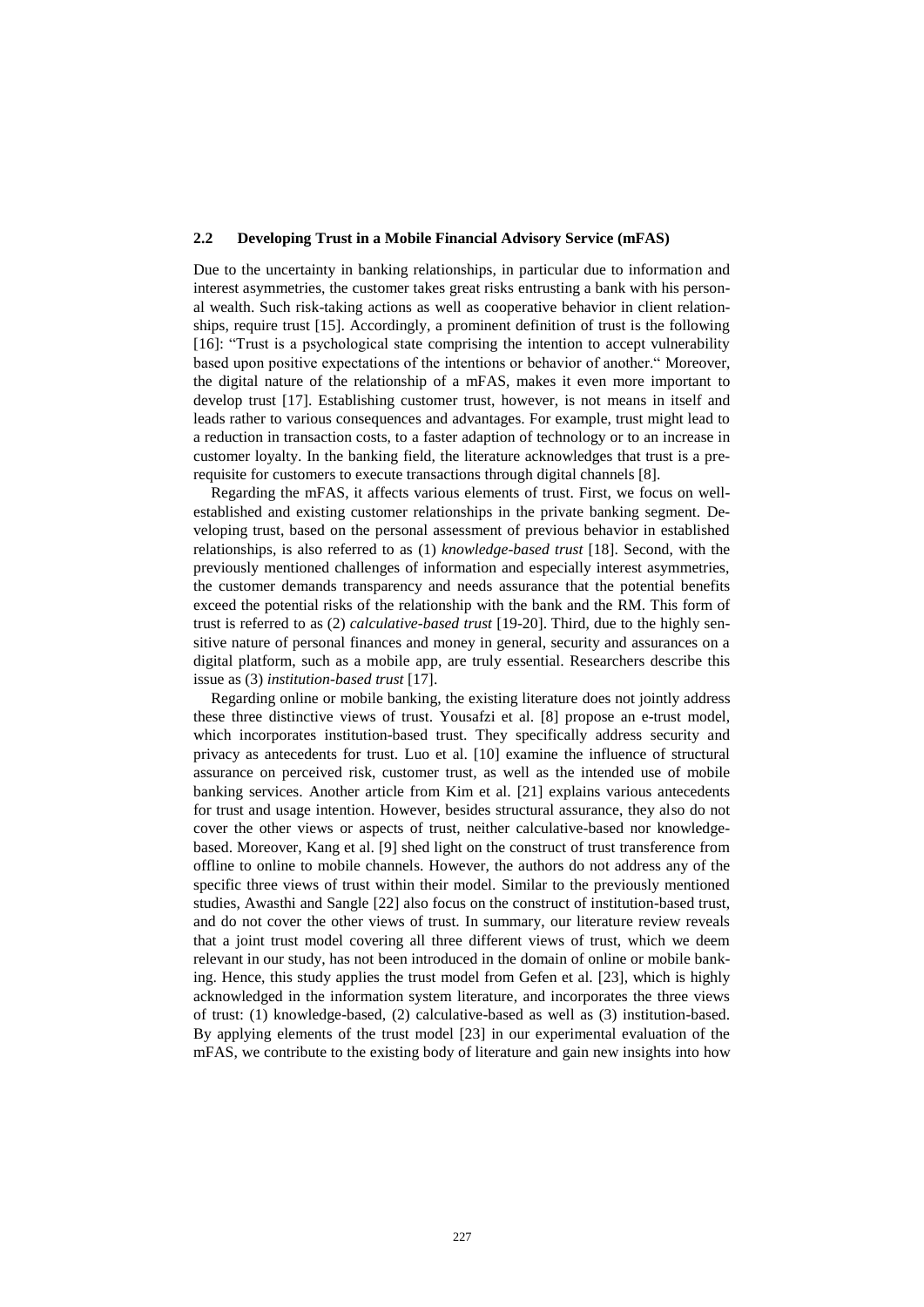this model might be adapted in the mobile banking discipline in general. The following section sheds light on the DR for a prototype in mFAS, which we derive from the three views of trust.

# **3 Designing for Trust in a Mobile Financial Advisory Service – Presenting the Design Requirements and Prototype**

In order to design the prototype of the mobile app, we define and present 5 DR, which can be expected to develop trust in a mFAS and consequently lead to increased intentions to use as well as enhanced overall satisfaction. Following the introduction of the DR1-5 in Section 3.1-3.3, we demonstrate the prototype in Section 3.4. Within this section, Figure 1 summarizes how the prototype was designed according to the proposed DR. Furthermore, Figure 1 also depicts features and functions of the mobile app.

#### **3.1 Knowledge-Based Trust**

Regarding knowledge-based trust, the literature states that clients need to be familiar with the entire customer process [23], creating an appropriate context for developing trust [24]. Furthermore, knowledge-based trust requires time and a well-established long-term relationship [25]. This conforms to the context of a private banking relationship enabled through a mFAS. Hence, familiarity as a DR for the mFAS should increase customer trust.

DR1: The content and form of the product recommendations are familiar to tradition*al email communication or phone calls.* 

#### **3.2 Calculative-Based Trust**

With regard to calculative-based trust, customers need assurance that the bank and the RM do have his best interests at heart and are not pursuing their own short-term goals. In the context of e-commerce, the literature describes this as follows [23]: The customer trusts an e-commerce shop more if he realizes that the vendor would not benefit from dishonest practices. Previous studies have analyzed the construct of calculativebased trust and derived transparency as a requirement [26] for a mobile service targeting private banking customers. As shown in Figure 1, all recommendations and decisions are archived within the app and accessible to the customer at any time. As a result of providing a transparent contact history between the RM and the client, we are not able to ensure the long-term success of the investment strategy. However, we argue that this is still a first step in providing a more transparent information exchange between the two parties. Moreover, the literature also acknowledges such "proof sources" are a way of developing calculative-based trust [16]. Regarding this view of trust, we propose the following DR.

*DR2: The customer needs to have access to the contact history at any time and verify that the recommendations of his RM were indeed successful.*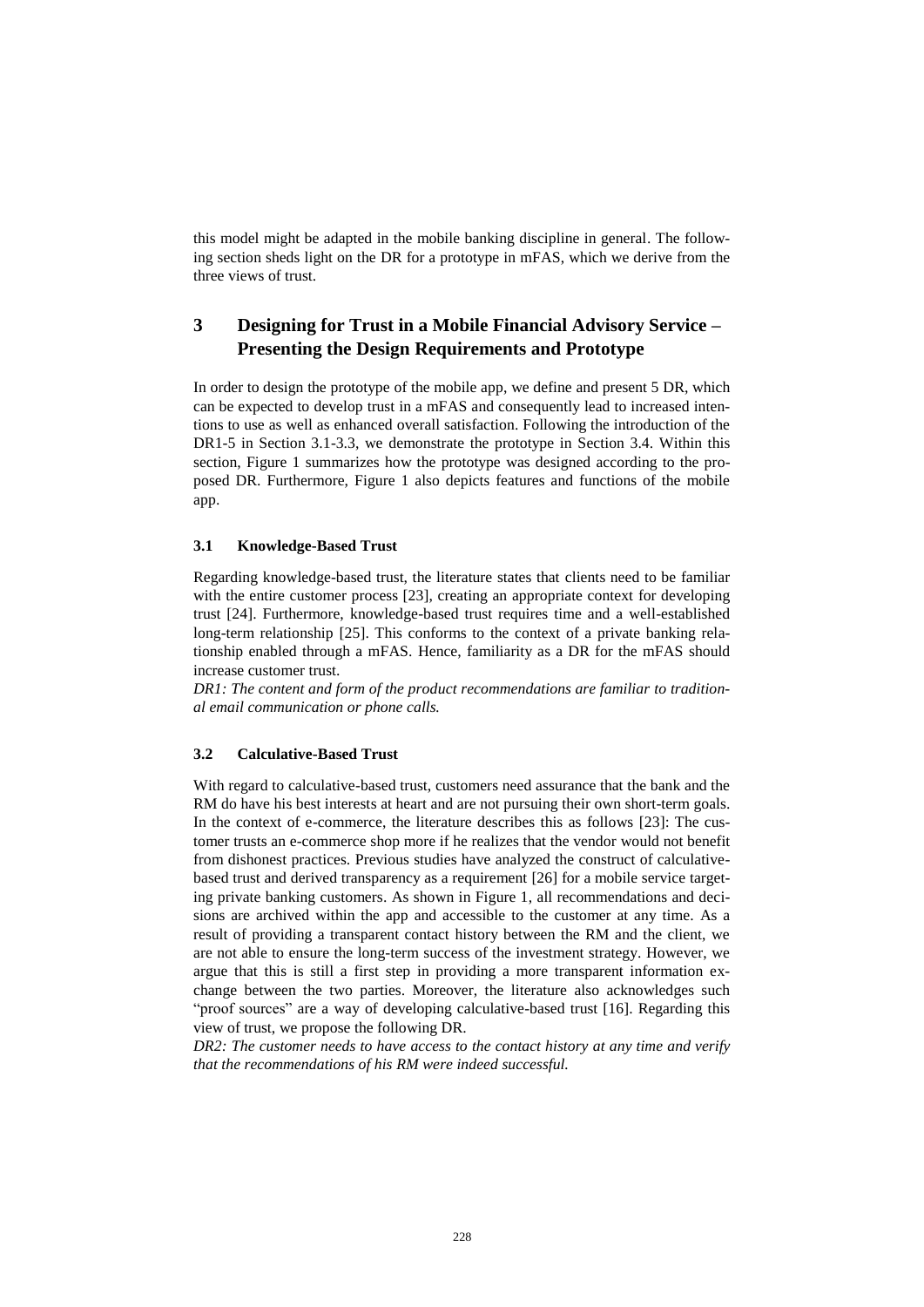#### **3.3 Institution-Based Trust**

Regarding institution-based trust, Gefen et al. [23] refer to safety nets and signals, which provide the customer with a secure environment for executing various transactions and for engaging with the digital platform. McKnight et al. [25] propose two elements, which develop trust with respect to institution-based characteristics, namely structural assurance and situational normality.

Situational normality refers to the look and feel of the e-commerce platform or the website [23]. The interactions and the design of the website should remind the customer of other familiar services. Accordingly, such a normal environment develops customer trust [25]. This argumentation is in line with other studies which suggest that trust is a result of fulfilled expectations in general [27]. Regarding the mFAS, we design the app according to existing standards in app development. The menu on the left is a feature which the customer already knows from various well-established apps. The buttons for sign-off, as well as for opening the menu, are also in line with common standards. Finally, the customer is able to respond quickly to the product recommendations from his RM. Hence, we propose the following DR with respect to situational normality:

*DR3: The representation of the prototype should remind the customer of similar apps that facilitate communication and interaction.*

Structural assurance also refers to the view of institution-based trust. Such assurances usually materialize on a website with certificates or a customer service line [23]. For the mFAS, we implemented a specific "call me back" button. Hence, the customer is able to request his personal RM to call him anytime.

*DR4: The customer should have access to a service line and be able to engage quickly with a company representative if a problem arises.* 

Recent reports advise banks to implement an additional security layer in their mobile apps, e.g. two-factor authentications such as a mobile TAN, fingerprints or other biometrical data [28]. Despite such an additional login, the app is still able to send the client a notification if a message is received. The actual content of the message and all the details, however, are only accessible after authentication. Threema, a secure messaging app from Switzerland, follows such an approach [29]. For feasibility reasons, we did not implement a two-factor authentication login, but still wanted to provide the app with an additional security layer, in order to support structural assurance. Consequently, we propose the following DR:

*DR5: The customer needs to login the app with a separate user name and corresponding password.* 

#### **3.4 Prototype**

Figure 1 summarizes the proposed DR and illustrates the prototype of the mobile app. We briefly describe some features of the mobile app. In order to gain access to the information within the app, the customer needs to sign in with a user name and password. Within the app, the user has direct and easy access to the contact information of his personal RM. Furthermore, the customer sees the latest recommendations and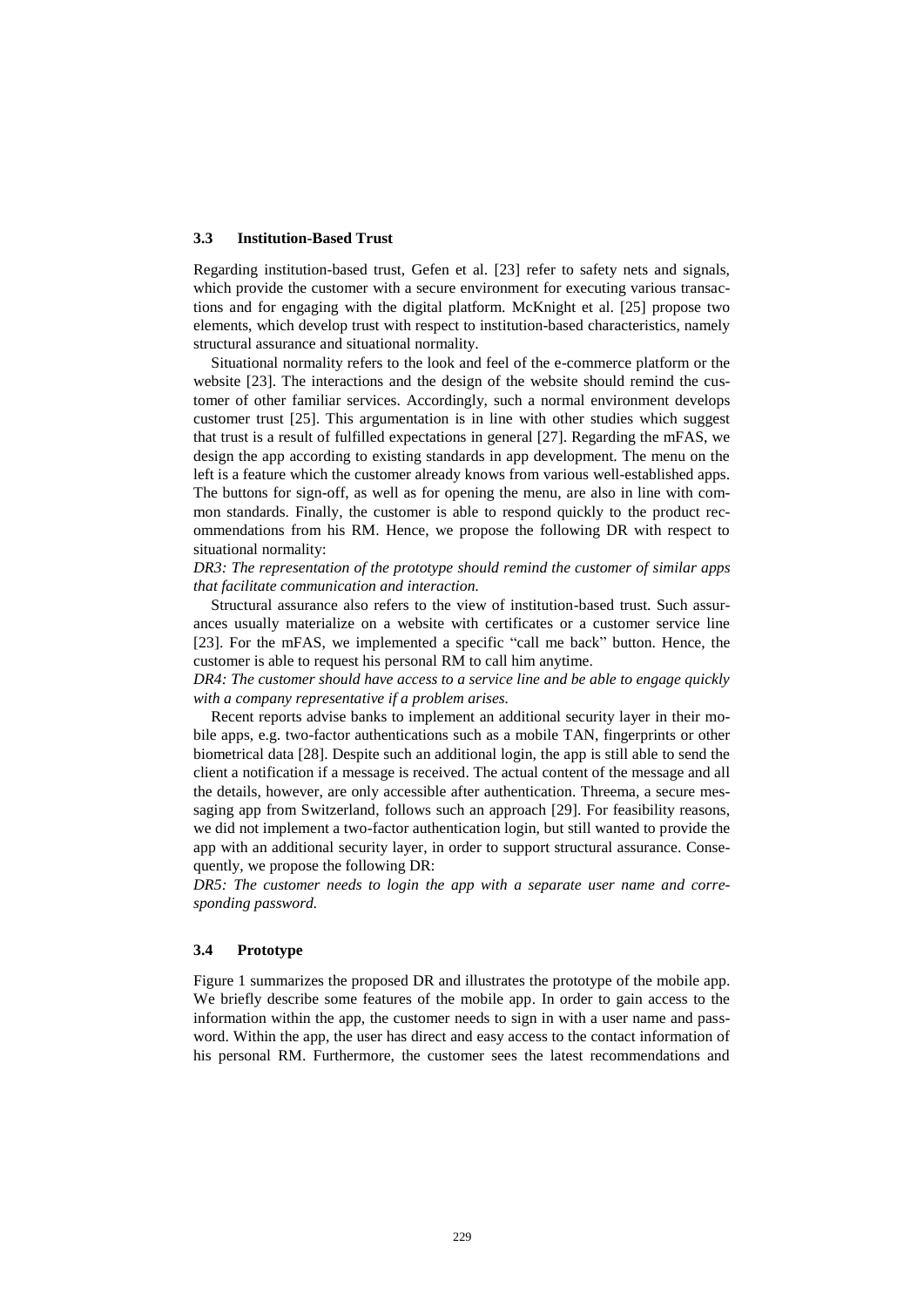messages from his RM in the inbox. With a push notification, the customer can choose whether the incoming messages are delivered. Moreover, the customer can easily request additional information regarding a specific product recommendation, execute the trade or ignore a trade. The contact history and all past responses are archived in the response folder.



**Fig. 1.** Prototype for developing trust in financial advisory services (FAS)

# **4 Research Model and Experimental Evaluation**

The evaluation of our prototype by means of an experiment constitutes a valid approach in the literature [30-31]. Such an experimental evaluation is particularly helpful for examining whether the DR have been successfully implemented in a physical artifact [32]. By doing so, we evaluate the usefulness regarding the utility and quality of the design artifact accordingly. Furthermore, we chose a controlled experiment, which supports us in validating specific DR [32].

#### **4.1 Participants and Sampling**

We used a convenience sample for selecting experiment participants [7]. However, a convenience sample might be unrepresentative, which questions the external validity of the study. However, we argue that trust concerns different customer segments through all age groups and hence, does not affect the external validity of our study.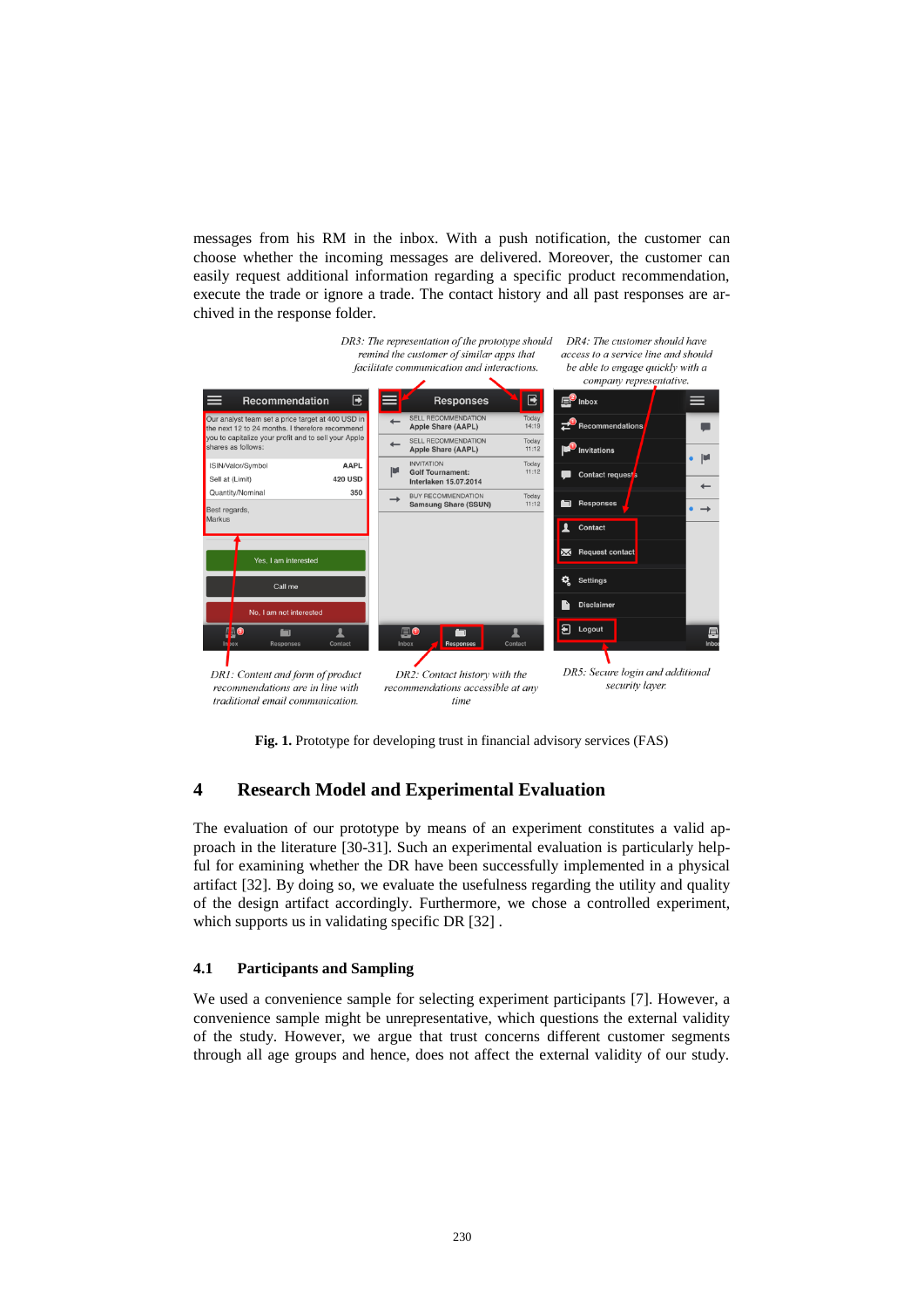Our group consisted of 34 master students, whom we recruited from two universities in Switzerland. The average age of the student was 25, and ranged from 21 to 30 years. The students did not receive any form of remuneration for participating in the experiment. Most had limited knowledge regarding financial investments. However, most had previous experience with online or mobile banking platforms. We chose to recruit students as study participants, because we could not identify enough private banking customers who were willing to participate in such an experiment. In order to validate DR1 and DR2, we designed the recommendations according to the knowledge base of the students. We had access to a professional RM who helped us with the design of these recommendations. Furthermore, studies show that an increasing number of HNWI customers expect their banks to offer mobile banking solutions [33]. Hence, we would expect this customer segment, similar to the student sample, to have previous knowledge with online or mobile banking solutions.

Following the power analysis, we argue that the sample size of 34 participants is sufficient for this experimental evaluation [34]. According to the G\*Power 3 calculation [35], following recommendations of previous studies [7], [11], we need a sample size exceeding 30 participants (effect size dz of 0.58, error probability  $\alpha$  of 0.05 and test power  $(1 - \beta)$  of 0.95).

#### **4.2 Procedure of the Experiment**

Regarding the procedure of our experiment, we randomly assigned each participant to two groups. The first group received the email treatment first, followed with the app treatment. The second group received the two treatments in reverse order. Overall, Group 1 and Group 2 evaluated both the app, as well as the email treatment. Hence, the sample size for each treatment was 34 participants. Each participant received a briefing as summarized in Table 1.

| <b>Guidelines</b> |                                                                         |
|-------------------|-------------------------------------------------------------------------|
| Your bank         | You are a customer with VentionFinance Wealth Management Limited        |
| Your RM           | Markus Becker is your personal RM                                       |
| Your wealth       | You have investable assets of approximately CHF 2 million               |
| Your plans        | Markus Becker knows that you are looking for real estate in Zurich      |
| Your profile      | You favor stocks, particularly technology stocks, and are risk-friendly |
| Your interests    | You are an ambitious golf player                                        |

**Table 1.** Participant briefing

In the experiment, we compare the level of trust and of intended use between two different treatments. The first received three different recommendations consisting of a sell recommendation, a buy recommendation and an invitation to a golf tournament over a time span of 3 days. We sent this information to the participants by email. The second treatment received the same content, but, in this case, we distributed the information through the mobile app. Thus, we confirm that both the email as well as the app treatment fulfills DR1.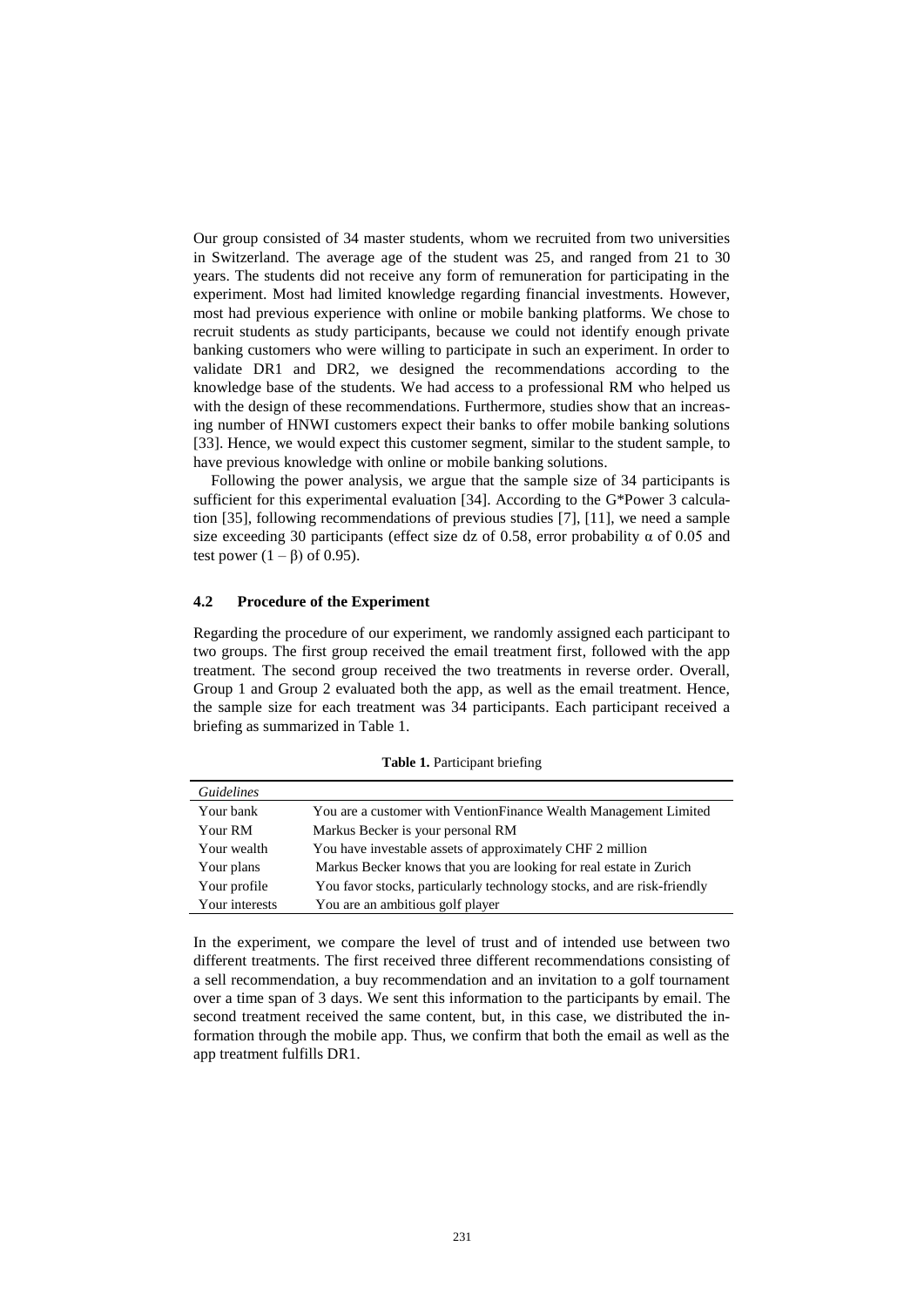However, regarding DR2, only the app offers the potential to provide the contact history of all recommendations we sent out to the clients. In the case of the email treatment, it is the responsibility of the participant to archive the emails appropriately. Hence, we argue that email does not automatically meet DR2, in contrast to the app. The same applies to DR3; while the representation of the app corresponds to similar services, email communication does not necessarily provide such a similar representation. For example, when giving feedback on product recommendations, in the case of the app, the participant is able to respond by a simple push on a button, while in the case of the email communication, the user needs to reply manually and enter a personal message. From a technological point of view, such features could also be integrated into an email with HTML code. However, the RM might find it too timeconsuming to incorporate such customizing efforts on a daily basis into customer interactions. Hence, we did not include such features in our email treatment. In our experimental evaluation, we conclude that the DR4 is only addressed with respect to the app communication. Finally, we also argue that the email treatment does not meet DR5. While the standard email app on a smartphone is directly accessible, our mobile app requires an additional security layer. In order for the customer to access the recommendations from the RM, he needs to enter a specific user name and corresponding password. Regarding DR5, we conclude that only the app meets this DR.

**Table 2.** Design requirements (DR) for the email and app treatments

| Design requirements                                                                                                                                                                                                                                                                                                                                                                            | Email | App |  |  |  |
|------------------------------------------------------------------------------------------------------------------------------------------------------------------------------------------------------------------------------------------------------------------------------------------------------------------------------------------------------------------------------------------------|-------|-----|--|--|--|
| DR1: Familiar context and form of recommendations                                                                                                                                                                                                                                                                                                                                              |       |     |  |  |  |
| DR2: Contact history of recommendations                                                                                                                                                                                                                                                                                                                                                        |       | X   |  |  |  |
| DR3: Representation of the prototype similar to other apps                                                                                                                                                                                                                                                                                                                                     | ۰     | X   |  |  |  |
| DR4: Easy and quick access to the RM                                                                                                                                                                                                                                                                                                                                                           |       | X   |  |  |  |
| DR5: Login procedure and additional security                                                                                                                                                                                                                                                                                                                                                   |       |     |  |  |  |
| $\mathbf{D} \mathbf{D}$ $\mathbf{C}$ $\mathbf{C}$ $\mathbf{C}$ $\mathbf{D}$ $\mathbf{C}$ $\mathbf{C}$ $\mathbf{C}$ $\mathbf{C}$ $\mathbf{C}$ $\mathbf{C}$ $\mathbf{C}$ $\mathbf{C}$ $\mathbf{C}$ $\mathbf{C}$ $\mathbf{C}$ $\mathbf{C}$ $\mathbf{C}$ $\mathbf{C}$ $\mathbf{C}$ $\mathbf{C}$ $\mathbf{C}$ $\mathbf{C}$ $\mathbf{C}$<br>nn :<br>$\sim$ $\sim$ $\sim$ $\sim$ $\sim$ $\sim$ $\sim$ |       |     |  |  |  |

 $x = DR$  is fulfilled,  $(x) =$  partially fulfilled,  $-$  =DR is not fulfilled

In summary, the app treatment meets the proposed DR1-5. However, the email treatment only fulfills DR1 and DR4 partially. Based on these differences in meeting the DR for each treatment, we develop the hypothesis for our experimental evaluation.

First, the trust model of Gefen et al. [23] shows that knowledge-based familiarity (DR1), calculative-based transparency (DR2), institution-based normality (DR3), as well as institution-based structural assurance (DR4-5) have positive effects on perceived customer trust. Accordingly, we propose the following hypothesis: *H1: Customers perceive the FAS as more trustworthy when the RM communicates with the customer on a mobile app meeting DR1-5, rather than by email.* 

Second, researchers also widely acknowledge the influence of trust on intention to use [8], [10], [21], [23],. Following this argumentation, we propose the next hypothesis: *H2: Customers who use the mobile app meeting DR1-5 display greater intentions to use than customers who use email.* 

Finally, in order to validate the usefulness of our artifact, we propose a third hypothesis. We believe that the customer will be more satisfied with FAS on a mobile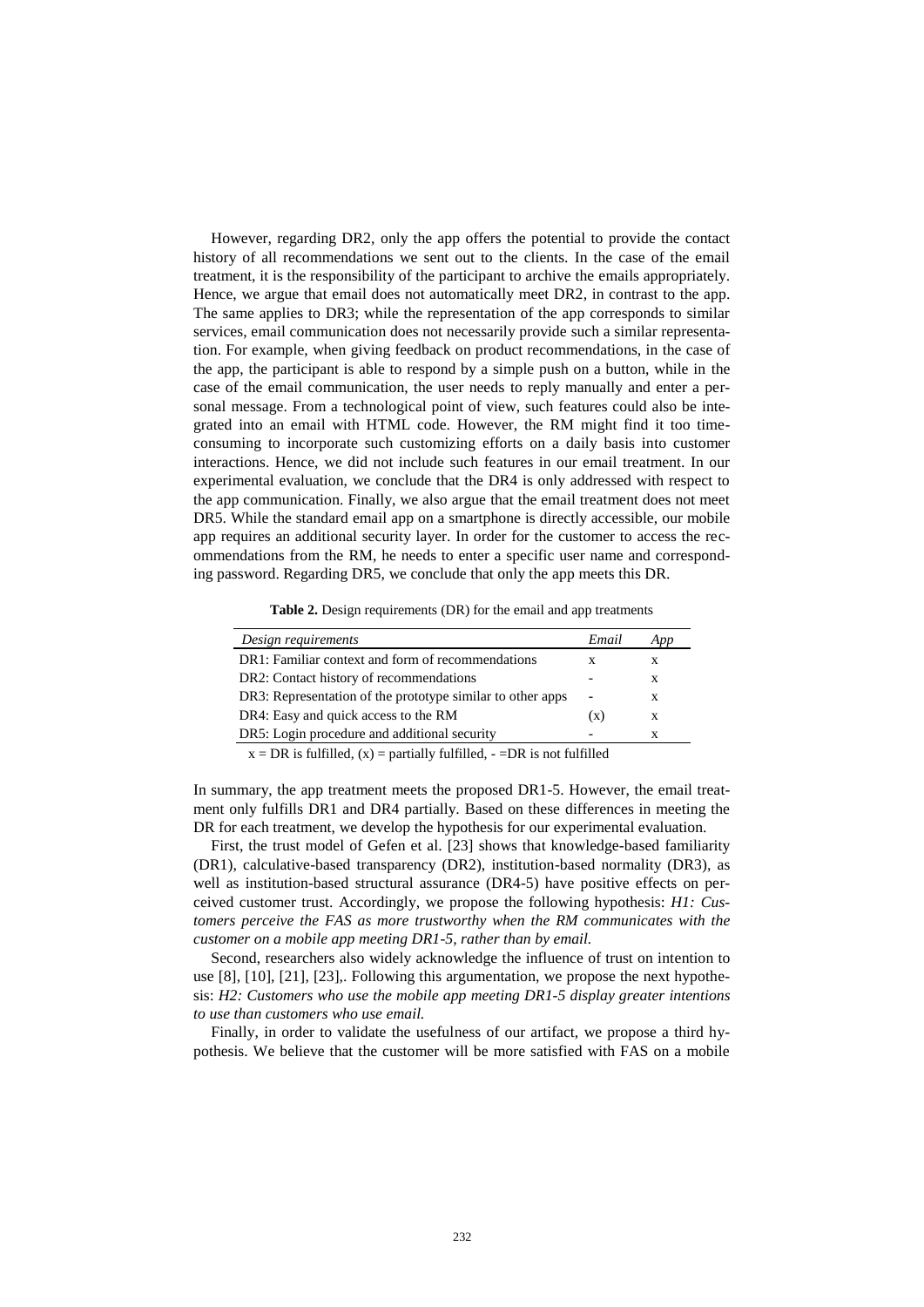app which meets DR1-5, than with email communication. This leads us to our final hypothesis: *H3: Customers display greater overall satisfaction with the mobile app meeting DR1-5 than with email.*

|                    |                                             | Email      |         | App        |       |
|--------------------|---------------------------------------------|------------|---------|------------|-------|
|                    |                                             | Treatment* |         | Treatment* |       |
| Code               | <i>Item</i>                                 | $M^{**}$   | $SD***$ | M          | SD    |
| USE <sub>1</sub>   | I would use email/the app to interact       | 3.706      | 1.115   | 3.794      | 1.095 |
|                    | with my bank.                               |            |         |            |       |
| USE <sub>2</sub>   | I am very likely to provide my bank         | 3.412      | 1.048   | 3.765      | 1.156 |
|                    | with the information it needs through       |            |         |            |       |
|                    | email/the app.                              |            |         |            |       |
| TRUST1             | Based on my experience with email/the       | 2.735      | 0.931   | 2.971      | 1.114 |
|                    | app, I think the bank is honest.            |            |         |            |       |
| TRUST <sub>2</sub> | Based on my experience with email/the       | 3.647      | 0.884   | 3.265      | 1.082 |
|                    | app I think the bank cares about its cus-   |            |         |            |       |
|                    | tomers.                                     |            |         |            |       |
| TRUST3             | Based on my experience with email/the       | 2.676      | 0.767   | 2.941      | 0.919 |
|                    | app, I think the bank is not opportunistic. |            |         |            |       |
| TRUST4             | Based on my experience with email/the       | 3.176      | 1.058   | 3.765      | 1.103 |
|                    | app, I think the bank provides a good       |            |         |            |       |
|                    | service.                                    |            |         |            |       |
| TRUST5             | Based on my experience with email/the       | 3.294      | 0.719   | 3.294      | 0.905 |
|                    | app, I think the bank is reliable.          |            |         |            |       |
| TRUST <sub>6</sub> | Based on my experience with email/the       | 2.853      | 0.784   | 3.235      | 0.955 |
|                    | app, I think the bank is trustworthy.       |            |         |            |       |
| TRUST7             | Based on my experience with email/the       | 3.000      | 1.044   | 3.471      | 1.080 |
|                    | app, I think the bank knows its custom-     |            |         |            |       |
|                    | er's needs.                                 |            |         |            |       |
| <b>OS</b>          | Overall, I was satisfied with email/the     | 3.471      | 0.992   | 3.882      | 0.946 |
|                    | app.                                        |            |         |            |       |

**Table 3.** Measurement model according to Gefen et al. [23]

\*Likert scale from 1= strongly disagree, 2=disagree, 3= neither agree nor disagree, 4= agree, 5, strongly agree, \*\* M=mean, \*\*\* SD=standard deviation

#### **4.3 Measurement Model**

For the experimental evaluation, we used the existing measurement model of Gefen et al. [23] regarding the constructs of "trust" and "intention to use". Table 3 contains the item codes for these two constructs, the item questions, as well as the mean and standard deviation of each item. We also included the single item construct of overall satisfaction, which is not part of the model. However, we also wish to compare each of the treatments with regard to this variable. Additionally, we used a 5-point likert scale ranging from 1 "strongly disagree", 2 "disagree", 3 "neither agree nor disagree",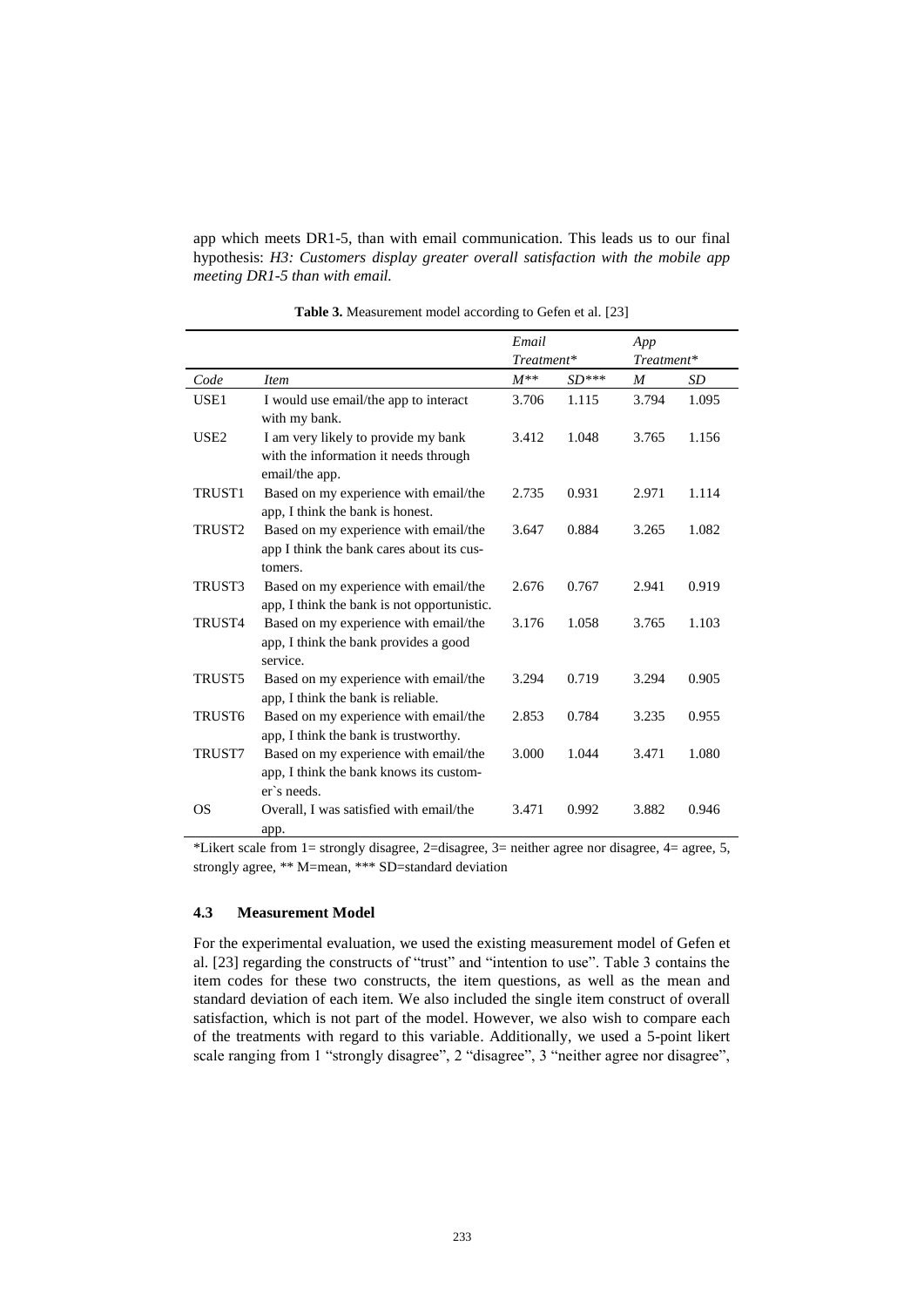4 "agree", to 5 "strongly agree" in order to measure the items. Regarding items TRUST1-TRUST7, we adapted the formulation of the survey questions to the context of our experimental evaluation: We replaced "past experience" with "experience with email" and "experience with the app" respectively.

We utilized the partial least square (PLS) approach, a variance-based method in order to pursue a confirmatory factor analysis (CFA), because we had previous experience with such an approach. Regarding the PLS approach, we used the software SmartPLS 2.0 [36]. The literature provides guidance regarding the appropriate sample size for a CFA. Due to technical limitations, we could only register 34 participants for the mobile app. However, this relatively small sample meets the criteria expressed by researchers. The literature acknowledges that even small samples yields reliable results regarding a CFA [37]. In order to test our hypothesis, we applied one-sided ttests. We chose IBM SPSS Statistics 21 for this approach.

#### **5 Results**

This section presents the results from the experimental evaluation. First, we conducted a CFA and consequently dropped some of the items that had insufficient loadings. Items TRUST1-3 and TRUST5 had indicator ladings below the threshold of 0.7. As we incorporate various reflective item measurements, we also checked our cross loadings. For each of the remaining items, the cross loadings were smaller than the indicator loadings. We also analyzed the average variance extracted (AVE), the composite reliability and the indicator loadings, which we present in Table 4 for the email and in Table 5 for the app treatment. For both treatments, we confirm that our values are well above the recommended thresholds. Our AVE for trust is 0.653 for the email and 0.682 for the app treatment  $(>0.5)$ . The same applies to the intention to use construct; 0.807 for email and 0.692 for the app. With respect to composite reliability, our values for trust are  $0.849$  for the email and  $0.865$  for the app treatment ( $>0.6$ ). The composite reliability for the intention to use construct also exceeds the threshold, with 0.893 for the email and 0.817 for the app treatment. Moreover, all our indicator loadings are above 0.7, with the smallest loading of 0.777 for item USE2. The t-stat of our outer loadings are significant with p-values lower than 0.01 for all remaining items. Finally, regarding the Cronbach's Alpha value, we report significant values ( $>0.6$ ) for all constructs with one exception; intention to use for the app treatment falls slightly below this threshold. Because the difference is minimal and only affects one variable of one treatment, we still ran our analysis with the data set at hand.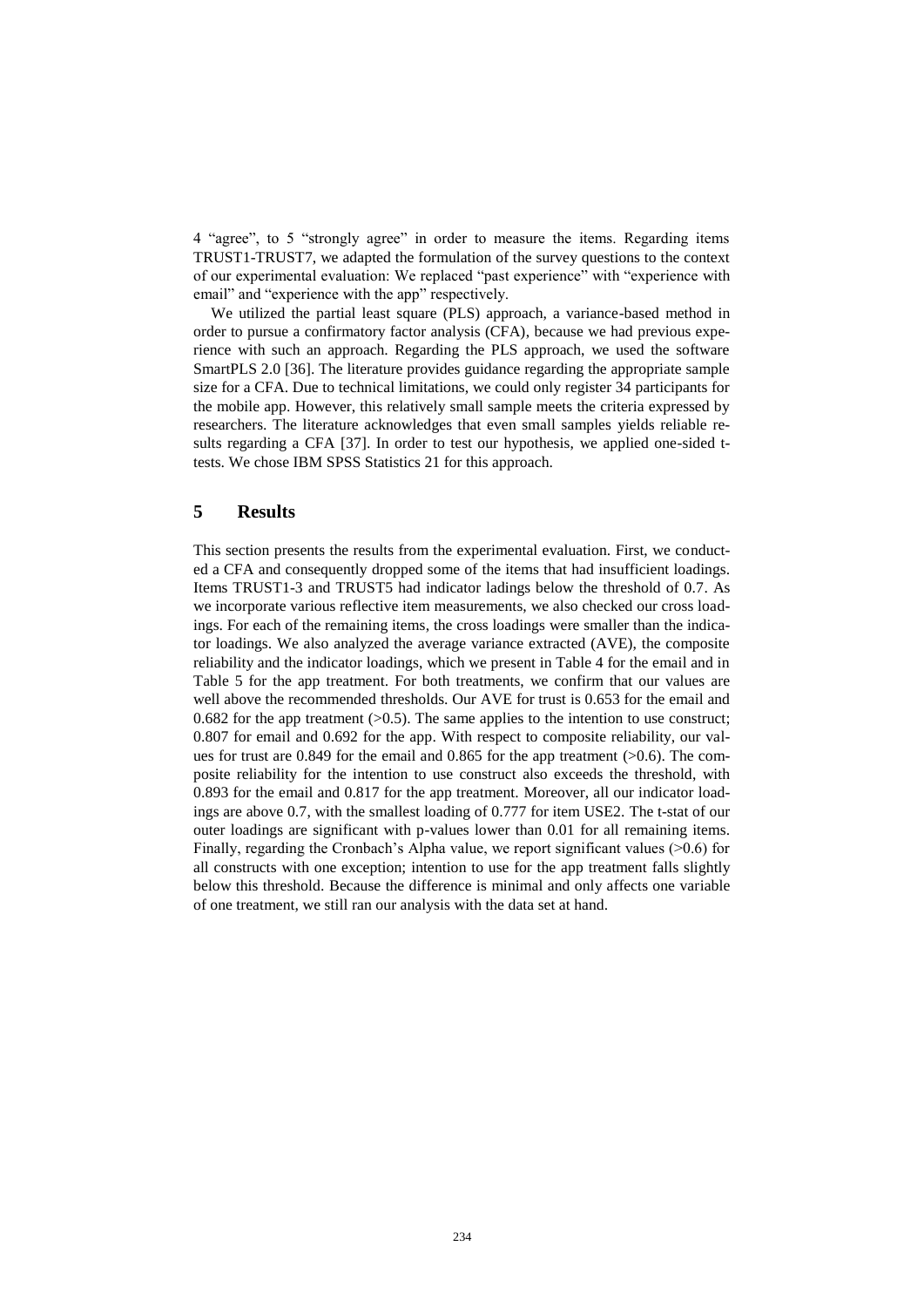| Construct | <b>AVE</b> | Cron-           | Comp. | <i>Items</i>       | Outer     | <i><u>Outer</u></i> |
|-----------|------------|-----------------|-------|--------------------|-----------|---------------------|
|           |            | bach's $\alpha$ | Rel.  |                    | Loadings  | Loadings            |
|           |            |                 |       |                    |           | (t-stat)            |
| Trust     | 0.653      | 0.741           | 0.849 | TRUST4             | $0.825**$ | 8.150               |
|           |            |                 |       | TRUST <sub>6</sub> | $0.782**$ | 5.846               |
|           |            |                 |       | <b>TRUST7</b>      | $0.814**$ | 6.549               |
| Intention | 0.807      | 0.769           | 0.893 | USE1               | $0.937**$ | 14.277              |
| to use    |            |                 |       | USE <sub>2</sub>   | $0.858**$ | 6.070               |

**Table 4.** Factor loadings of the constructs for the *email treatment*

\*\*significant p-value <0.01

**Table 5.** Factor loadings of the constructs for the *app treatment*

| Construct    | <b>AVE</b> | Cron-           | Comp. | <i>Items</i>       | <i>Outer</i> | <i><u>Outer</u></i> |
|--------------|------------|-----------------|-------|--------------------|--------------|---------------------|
|              |            | bach's $\alpha$ | Rel.  |                    | Loadings     | Loadings            |
|              |            |                 |       |                    |              | $(t-stat)$          |
| <b>Trust</b> | 0.682      | 0.766           | 0.865 | TRUST4             | $0.858**$    | 13.459              |
|              |            |                 |       | TRUST <sub>6</sub> | $0.761**$    | 6.993               |
|              |            |                 |       | TRUST7             | $0.854**$    | 18.218              |
| Intention    | 0.692      | 0.563           | 0.817 | USE1               | $0.883**$    | 18.768              |
| to use       |            |                 |       | USE2               | $0.777**$    | 8.281               |

\*\*significant p-value <0.01

Subsequently to the CFA, with a one-sided t-test, we compared the constructs of trust, intention to use and overall satisfaction between the two treatments. By doing so, we validated the proposed hypotheses 1-3. Table 6 shows the results of the one-sided ttest. With regard to H1, we observe a difference between the email and app treatment. The participants perceive communication with the bank and the FAS with the mobile app as trustworthier than with email. The t-stat of 2.543 results in a p-value smaller than one percent.

#### **Table 6.** Results from a one-sided t-test

| Construct            | Email         | App            | t-stat    |  |
|----------------------|---------------|----------------|-----------|--|
|                      | Treatment     | <b>Treatme</b> |           |  |
| Trust                | $M = 2.996$ , | $M = 3.488$ ,  | $2.543**$ |  |
|                      | $SD=0.768$    | $SD = 0.865$   |           |  |
| Intention to use     | $M = 3.560$ , | $M = 3.780$ ,  | 0.917     |  |
|                      | $SD = 0.976$  | $SD = 0.937$   |           |  |
| Overall satisfaction | $M = 3.471$ , | $M = 3.882$ ,  | $1.721*$  |  |
|                      | $SD=0.992$    | $SD = 0.946$   |           |  |

\*significant p-value <0.05, \*\* significant p-value <0.01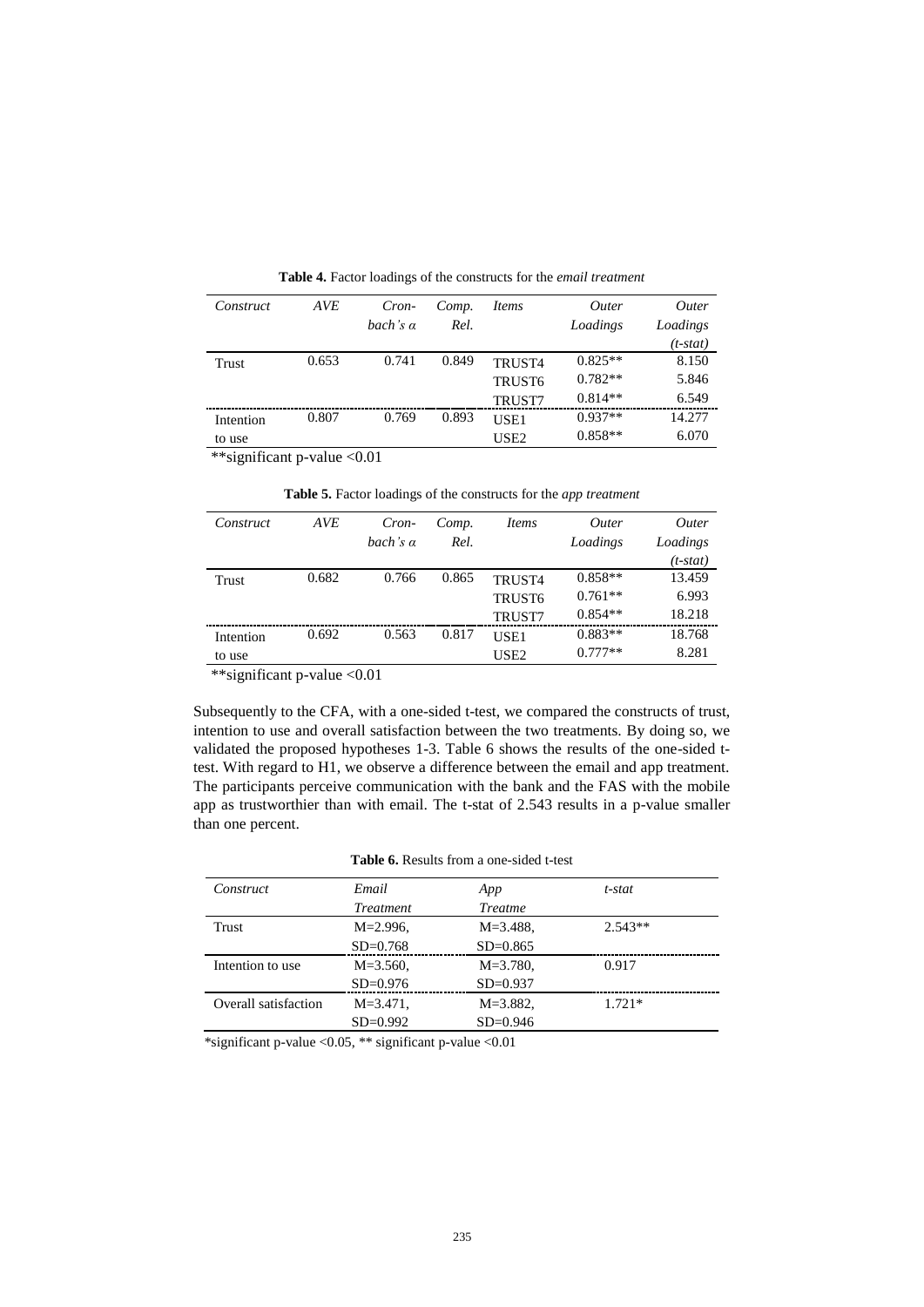Furthermore, we also confirm H3. The participants expressed greater overall satisfaction with the mobile app than with email. The t-stat of 1.721 results in a significant pvalue of less than five percent. Regarding H2, intention to use, the results are not significantly different. Hence, in this study, we do not confirm that future intention to use differs between the mobile app and email. The t-stat of 0.917 illustrates a p-value, which is larger than 15 percent.

# **6 Discussion**

In the previous section, we reported positive results regarding H1, which indicates that participants trust the mFAS more when communicating through the mobile app than with email. However, we dropped some of the items in the CFA. When examining Table 3, the item TRUST2, which we dropped in the CFA, provides new evidence. That is, participants report that they think their bank cares more about them when the RM sends emails rather than communicating with the app. Hence, despite promising findings regarding our t-test analysis, we need to relativize our findings regarding H1. It is not entirely clear, whether the app performs better than email, when it comes to developing trust in the mFAS.

With regard to intention to use, the mobile app did not lead to significantly better results than email communication in our t-test. Despite the thoroughly researched relationship between trust and intention to use for e-commerce or mobile and online banking services [8], [10], [21], [23], we could not confirm this in our study. Only with regard to OS do the results show that the participants were more satisfied with the app than with email.

So why do our results indicate mixed results for H1 and H2? We believe that this might be due to the following reason. Email communication is still the most dominant form of exchanging formal documents and information with an organization, such as a bank. Despite overall higher satisfaction with the app, participants still prefer the existing status quo. Kang et al. [9] point out similar limitations in their research and were not able to predict intention to use, based on overall satisfaction. We further believe that this change from email to app communication requires comprehensive transformation. In order for banks to change this customer behavior, specific incentive structures for customers are required.

Furthermore, we did not measure perceived ease of use and usefulness in our study. Besides trust, Gefen et al. [23] also used these two constructs as predictors for intention to use. Hence, email communication might still be an easy way for interaction with a RM, especially when compared to a mobile app, which needs to be installed beforehand.

# **7 Conclusions, Limitations and Future Research**

The aim of this study was to design and evaluate a prototype of a mobile app, intended to develop trust in mFAS. In particular, this mobile app should ideally lead to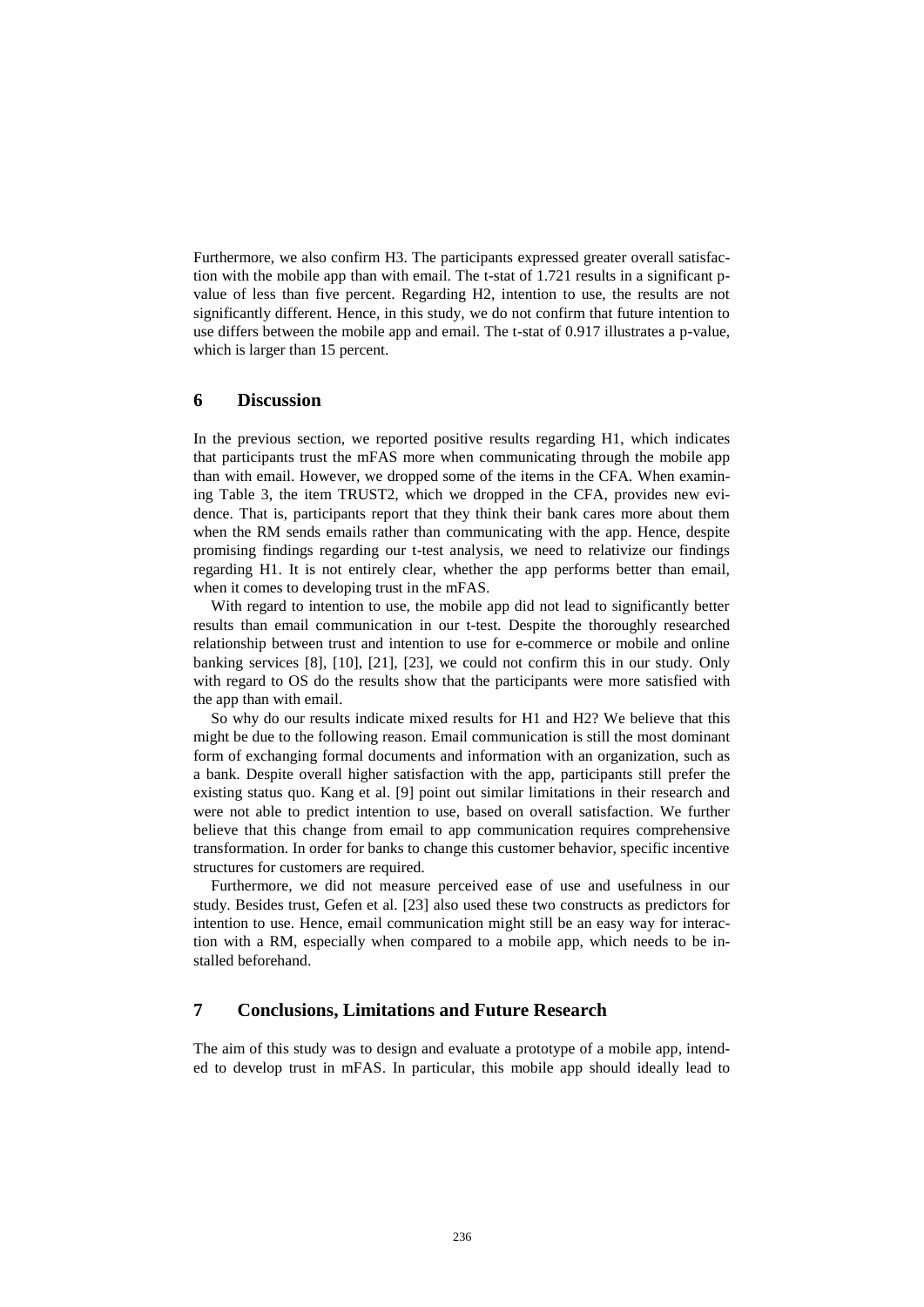greater trustworthiness, satisfaction and intention to use than email communication. In order to achieve this, we derived DRs from the trust literature, designed the prototype accordingly and conducted an experimental evaluation with 34 participants. Our experimental evaluation of the prototype suggests that participants perceive greater overall satisfaction with the mobile app designed according to the proposed DR. With respect to trust and intention to use, the results and findings provide a more mixed picture. In the previous section, we discussed that this might require changing customer behavior. Moreover, customers tend to favor the status quo, so that the adoption process requires time.

Practitioners should note that an app does not necessarily lead to better results than well-established email communication. As mentioned in the previous section, practitioners should be especially careful with regard to the installation and registration of such a mobile app. We believe that a cumbersome registration process led to a lower intention to use comparing the app with email.

This study also has some limitations. For technical reasons and restrictions from the mobile app, we were not able to extend our sample size. Hence, despite meeting the recommendations of the power analysis [34], [38] and a random allocation of participants to each treatment, a large sample size would further increase the external validity of our findings. Consequently, we might also be able to improve the quality criteria in our CFA, for example, to improve the Cronbach's Alpha value for one of the constructs.

Regarding the experiment participants, we chose students as proxies for private banking customers. Despite the fact that such students are younger and do not possess much wealth, we believe that the participant group should be able to assess a mobile app regarding the usefulness of our artifact. Moreover, our proposed DR are quite generic. For example, we suggest that structural assurance should be supported with a secure login procedure. However, we did not discuss any details as to what this login should look like and what kind of technology should be used (password, voice authentication or fingerprint scanner, to name just a few). In order to further validate the findings in a practical setting, we recommend that practitioners and researchers further specify the requirements with various iterations in their future research endeavors. Furthermore, it might also be interesting to evaluate our findings for a different customer segment, e.g. for retail banking clients. Finally, we only incorporated customer perceptions in this study. However, other studies [26] suggest that the perspective of the RM plays a significant role. If the client RM is not "on board", he will most likely not recommend his clients to use such a new service. Hence, future research should also take into account the perspective of the RM.

#### **Acknowledgements**

We would like to thank Dr. Manuel Thomet from *additiv* for providing us with the prototype in the experimental evaluation. Furthermore, our thanks also go to Torben Küpper for his help with the data analysis as well as to Brian Bloch for his comprehensive editing of the English.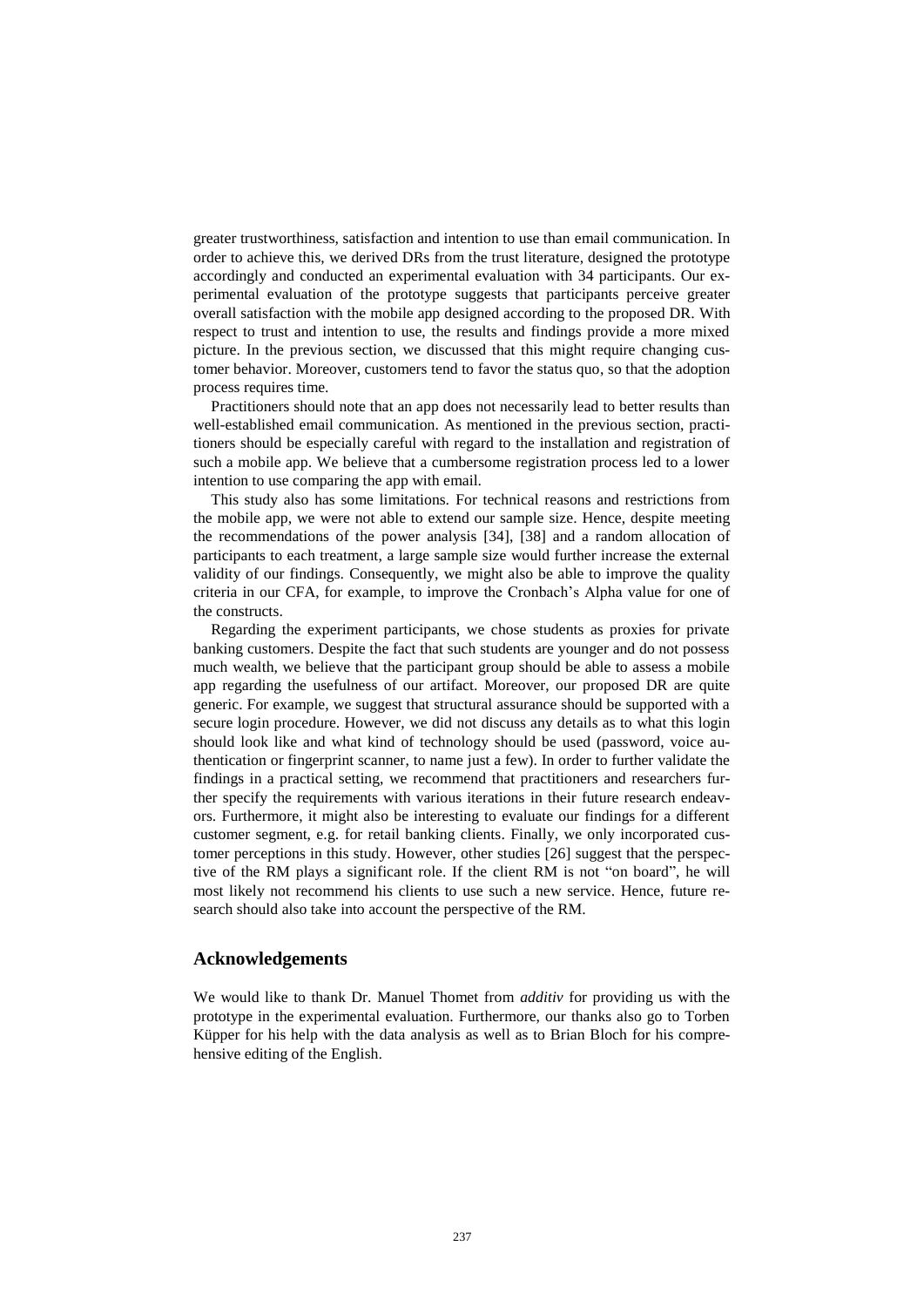### **References**

- 1. PwC: Navigating to tomorrow: serving clients and creating value Global Private Banking and Wealth Management Survey 2013, www.pwc.com/wealth (Accessed: 11.01.2014)
- 2. Oehler, A., Kohlert, D.: Financial Advice Giving and Taking—Where are the Market's Self-healing Powers and a Functioning Legal Framework When We Need Them? J. Consum. Policy. 32, 91–116 (2009).
- 3. KPMG: Success through innovation achieving sustainability and client-centricity in Swiss private banking, http://www.kpmg.com/ (Accessed: 11.01.2014)
- 4. Inbar Noam, O.: Lowering the line of visibility: incidental users in service encounters. Behav. Inf. Technol. 31, 245–260 (2012).
- 5. Nussbaumer, P., Matter, I., Schwabe, G.: "Enforced" vs. "Casual" Transparency -- Findings from IT-Supported Financial Advisory Encounters. ACM Trans. Manag. Inf. Syst. 3, 1–19 (2012).
- 6. Bräuer, S.: Die neue UBS. NZZ am Sonntag, webpaper.nzz.ch (Accessed: 27.04.2014)
- 7. Nussbaumer, P., Matter, I., Reto à Porta, G., Schwabe, G.: Design für Kostentransparenz in Anlageberatungsgesprächen. WI. 54, 335–350 (2012).
- 8. Yousafzai, S.Y., Pallister, J.G., Foxall, G.R.: A proposed model of e-trust for electronic banking. Technovation. 23, 847–860 (2003).
- 9. Kang, I., Lee, K.C., Kim, S.M., Lee, J.: The effect of trust transference in multi-banking channels; offline, online and mobile. Int. J. Mob. Commun. 9, 103 (2011).
- 10. Luo, X., Li, H., Zhang, J., Shim, J.P.: Examining multi-dimensional trust and multifaceted risk in initial acceptance of emerging technologies: An empirical study of mobile banking services. Decis. Support Syst. 49, 222–234 (2010).
- 11. Nussbaumer, P., Matter, I., Reto à Porta, G., Schwabe, G.: Designing for Cost Transparency in Investment Advisory Service Encounters. Bus. Inf. Syst. Eng. 4, 347– 361 (2012).
- 12. Charland, A., Leroux, B.: Mobile application development. Commun. ACM. 54, 49 (2011).
- 13. Möwes, T., Puschmann, T., Alt, R.: Service-based Integration of IT-Innovations in Customer-Bank-Interaction. Wirtschaftinformatik Proceedings 2011. p. Paper 102.  $(2011)$
- 14. ISO: ISO 22222:2005 Personal Financial Planning,
- http://www.iso.org/iso/catalogue\_detail.htm?csnumber=43033 (Accessed 09.06.2014) 15. Dia, E.: Uncertainty, trust, and the regulation of the banking industry. Int. Rev. Econ. 58,
- 213–228 (2011).
- 16. Rousseau, D.M., Sitkin, S.B., Burt, R.S., Camerer, C.: Not so different after all: a crossdiscipline view of trust. Acad. Manag. Rev. 23, 393–404 (1998).
- 17. McKnight, H.D., Choudhury, V., Kacmar, C.: Developing and Validating Trust Measures for e-Commerce: An Integrative Typology. Inf. Syst. Res. 13, 334–359 (2002).
- 18. Robert Jr., L.P., Dennis, A.R., Hung, Y.-T.C.: Individual Swift Trust and Knowledge-Based Trust in Face-to-Face and Virtual Team Members. J. Manag. Inf. Syst. 26, 241– 279 (2009).
- 19. Coleman, J.S.: Foundations of social theory. Harvard University Press, Cambridge, MA  $(1994)$
- 20. Williamson, O.E.: Calculativeness, trust, and economic organization. JL Econ. 36, 453 (1993).
- 21. Kim, G., Shin, B., Lee, H.G.: Understanding dynamics between initial trust and usage intentions of mobile banking. Inf. Syst. J. 19, 283–311 (2009).
- 22. Awasthi, P., S. Sangle, P.: The importance of value and context for mobile CRM services in banking. Bus. Process Manag. J. 19, 864–891 (2013).